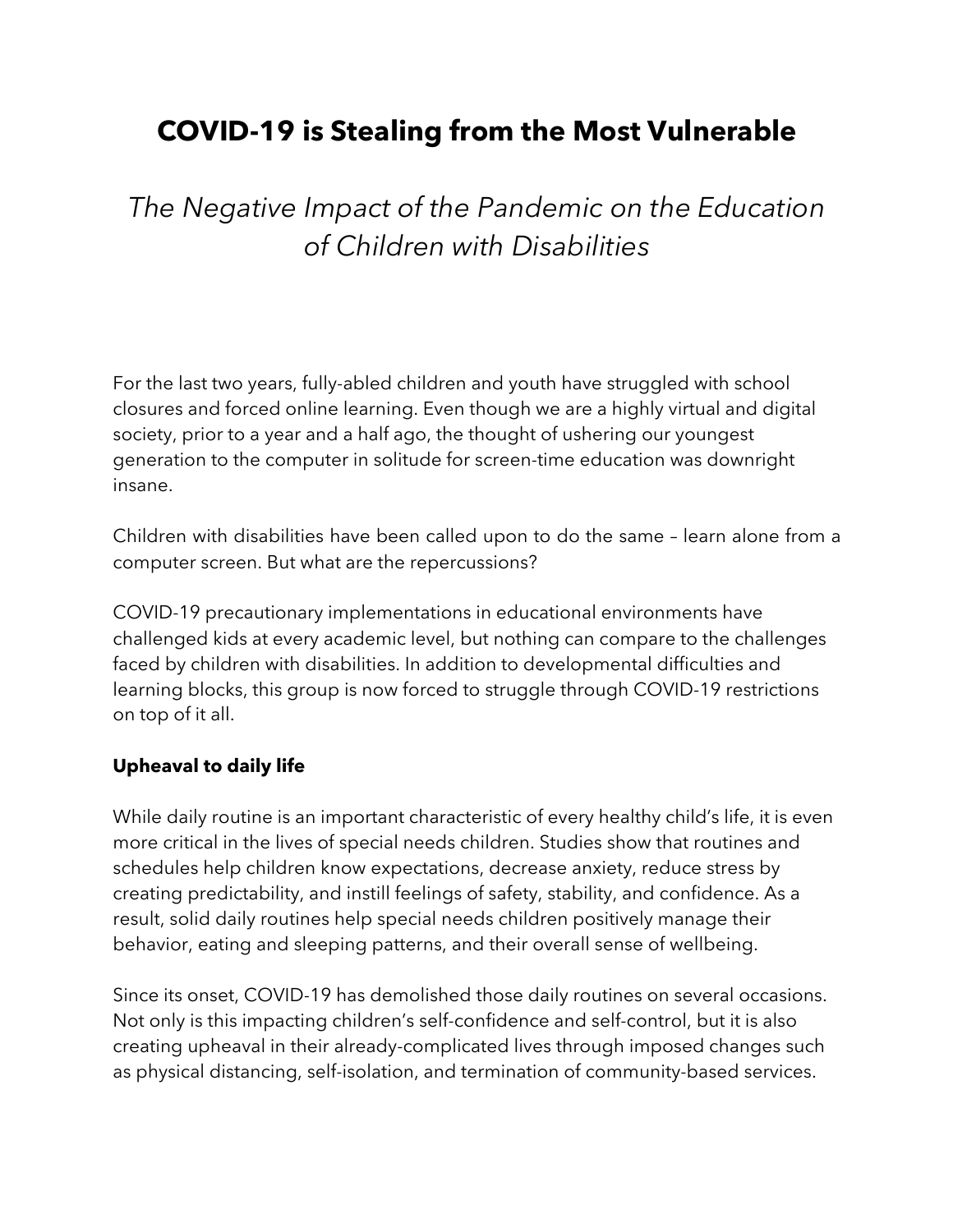All of these negative alterations have the potential to weaken the support systems necessary for these children to develop and thrive in their environments.

## **Widened gap and perpetual disadvantaged cycle**

Naturally, developmentally challenged children were already academically behind their fully-abled peers. COVID-19 school interruptions, closures, and shifts in learning have now made it even more challenging for these children to succeed academically.

This is further compounded by social disadvantage, which presents itself predominantly among those who are classified as educationally vulnerable, and it leads to what experts call the "continuous cycle of disadvantage". Learning for these children is negatively impacted as a result of their reduced access to educational resources, both human and material. This will only widen the already prominent gap between youth who are *not* disadvantaged, and those who *are*. Preliminary studies indicate the deepening effect on vulnerabilities and disparities to the point of exacerbated marginalization.

## **Potentially lifelong consequences**

While we may be tempted to think of the negative educational impact of COVID-19 in present time, the unfortunate reality is that it likely runs much deeper than that. It isn't a matter of simply "getting back to normal", but rather re-learning how to deal with everything we've lost as a result, if and when "normal" ever shows its face again.

In the beginning, none of us would have expected COVID-related school interruptions and closures to be intermittently taking place some two years later. This proves that we do not know how many *more* years it might continue, thereby worsening the repercussions over time.

One part of the equation is learning loss. Special needs children are not learning at the pace and capacity they would be in an uninterrupted, in-person classroom. There are larger gaps in their academic skill development, literacy, and numerical education, not to mention the broader benefits of the school including social and emotional intelligence, engagement, motivation, and inclusion. This may, in turn, lead to ill-preparedness as students advance grades, graduate to high school, attend university or college, and attempt to carve their place in the workforce. In the long run, these children may face a deep recession with far fewer opportunities to live independently.